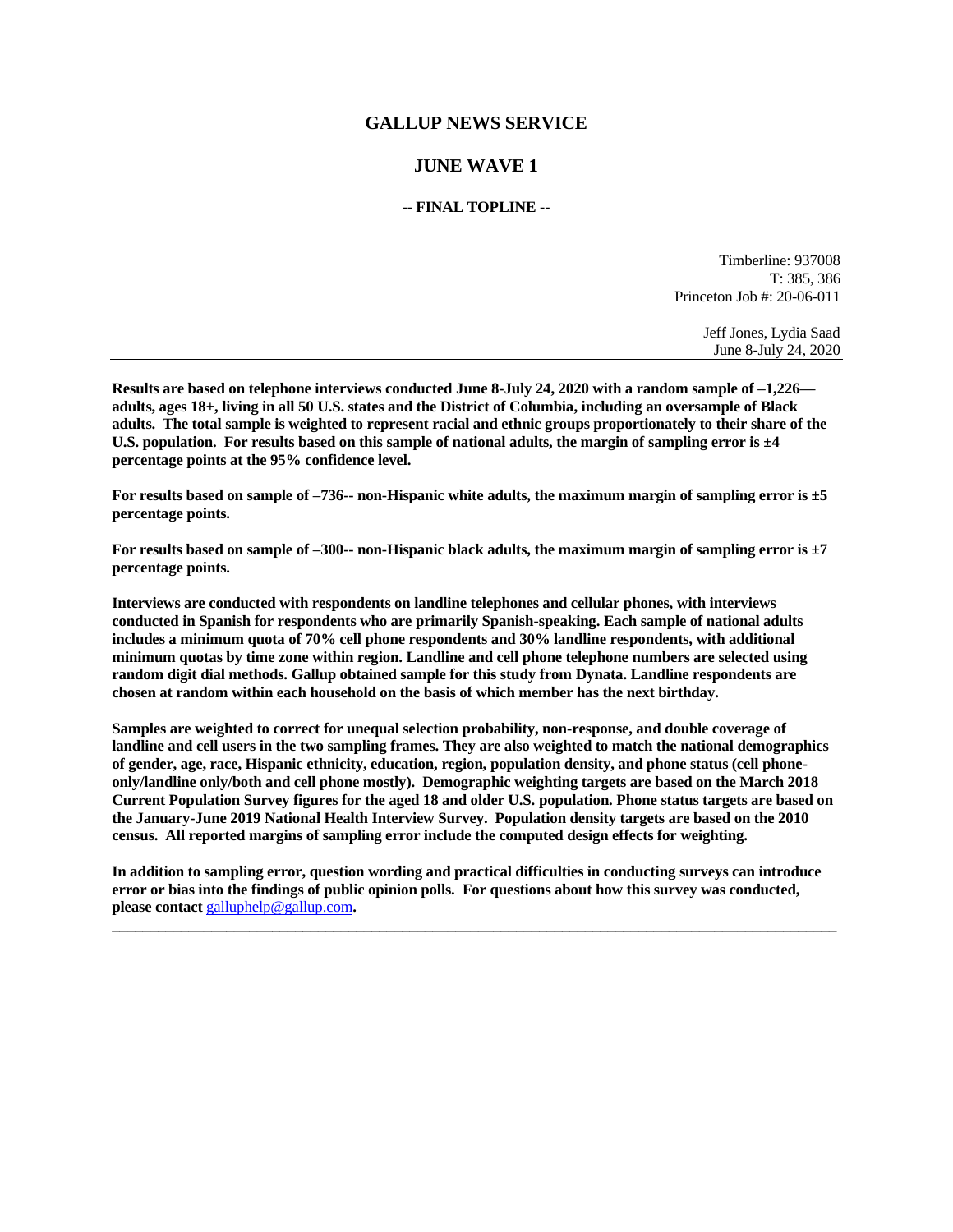10. Thinking back over your lifetime, how do you feel civil rights for Black adults have changed in this country - would you say the situation has greatly improved, somewhat improved, stayed pretty much the same, somewhat worsened, or greatly worsened?

|                                  | Greatly<br>improved | Somewhat<br>improved | Stayed<br>the same | Somewhat<br>worsened | Greatly<br>worsened | N <sub>o</sub><br>opinion |
|----------------------------------|---------------------|----------------------|--------------------|----------------------|---------------------|---------------------------|
| <b>Total</b>                     |                     |                      |                    |                      |                     |                           |
| 2020 Jun 8-Jul 24                | 19                  | 40                   | 22                 | 11                   | 7                   | $\ast$                    |
| 2016 Jun 7-Jul 1                 | 34                  | 41                   | 12                 | 8                    | 5                   | *                         |
| 2015 Jun 15-Jul 10               | 38                  | 38                   | 13                 | 7                    | 3                   | 1                         |
| 2013 Jun 13-Jul 5                | 48                  | 39                   | 9                  | 3                    | 1                   | *                         |
| 2011 Aug 4-7                     | 50                  | 39                   | 8                  | 1                    | $\overline{2}$      | 1                         |
| 2003 Jun 12-18                   | 45                  | 42                   | 9                  | 3                    | $\ast$              | $\mathbf{1}$              |
| 1995 Oct 19-22                   | 32                  | 51                   | 9                  | 5                    | $\overline{2}$      | 1                         |
| <b>Non-Hispanic White adults</b> |                     |                      |                    |                      |                     |                           |
| 2020 Jun 8-Jul 24                | 21                  | 44                   | 20                 | 10                   | 6                   | *                         |
| 2016 Jun 7-Jul 1                 | 37                  | 40                   | 11                 | 7                    | 5                   | $\ast$                    |
| 2015 Jun 15-Jul 10               | 43                  | 36                   | 12                 | 6                    | $\overline{2}$      | *                         |
| 2013 Jun 13-Jul 5                | 54                  | 35                   | 7                  | $\overline{c}$       | 1                   | *                         |
| 2011 Aug 4-7                     | 53                  | 37                   | 8                  | 1                    | 1                   | 1                         |
| 2003 Jun 12-15                   | 48                  | 41                   | 8                  | $\overline{c}$       | $\ast$              | 1                         |
| 1995 Oct 19-22                   | 34                  | 51                   | 8                  | 5                    | $\mathbf{1}$        | 1                         |
| <b>Black adults</b>              |                     |                      |                    |                      |                     |                           |
| 2020 Jun 8-Jul 24                | 10                  | 42                   | 24                 | 13                   | 11                  |                           |
| 2016 Jun 7-Jul 1                 | 20                  | 49                   | 14                 | 12                   | 5                   |                           |
| 2015 Jun 15-Jul 10               | 21                  | 49                   | 13                 | 10                   | 7                   | 1                         |
| 2013 Aug 9-22                    | 25                  | 55                   | 11                 | 7                    | $\overline{2}$      | *                         |
| 2013 Jun 13-Jul 5                | 29                  | 52                   | 11                 | 6                    | 1                   | 1                         |
| 2011 Aug 4-7                     | 29                  | 56                   | 9                  | $\overline{4}$       | $\overline{2}$      | $\ast$                    |
| 2003 Jun 12-18                   | 25                  | 46                   | 13                 | 13                   | 1                   | $\mathfrak{2}$            |
| 1995 Oct 19-22                   | 25                  | 51                   | 14                 | 7                    | 2                   | $\mathbf{1}$              |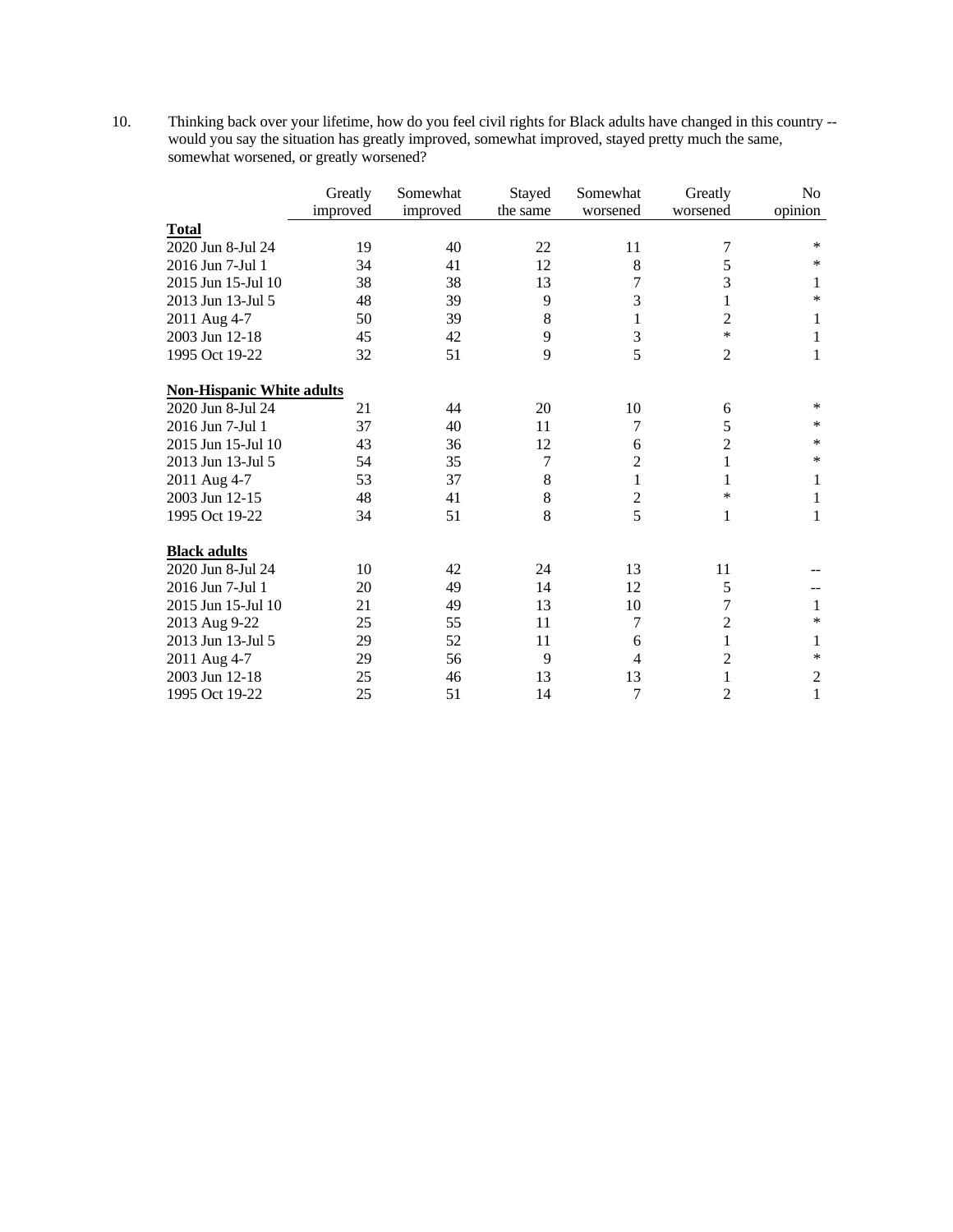11. Do you think new civil rights laws are needed to reduce discrimination against Blacks, or not?

|                                  | Yes, needed | No, not needed | No opinion     |
|----------------------------------|-------------|----------------|----------------|
| <b>Total</b>                     |             |                |                |
| 2020 Jun 8-Jul 24                | 61          | 39             | 1              |
| 2015 Jun 15-Jul 10               | 40          | 58             | $\overline{c}$ |
| 2013 Jun 13-Jul 5                | 27          | 71             | $\overline{2}$ |
| 2011 Aug 4-7                     | 21          | 76             | $\overline{2}$ |
| 2003 Jun 12-18                   | 26          | 70             | $\overline{4}$ |
| 1993 Aug 23-25                   | 38          | 58             | 4              |
| <b>Non-Hispanic White adults</b> |             |                |                |
| 2020 Jun 8-Jul 24                | 53          | 46             | 1              |
| 2015 Jun 15-Jul 10               | 31          | 67             | $\overline{c}$ |
| 2013 Jun 13-Jul 5                | 17          | 81             | $\overline{2}$ |
| 2011 Aug 4-7                     | 15          | 83             | 3              |
| 2003 Jun 12-18                   | 20          | 77             | 3              |
| 1993 Aug 23-25                   | 33          | 62             | 5              |
| <b>Black adults</b>              |             |                |                |
| 2020 Jun 8-Jul 24                | 82          | 18             |                |
| 2015 Jun 15-Jul 10               | 69          | 29             | $\mathfrak{2}$ |
| 2013 Aug 9-22                    | 61          | 38             | 1              |
| 2013 Jun 13-Jul 5                | 53          | 45             | $\overline{c}$ |
| 2011 Aug 4-7                     | 52          | 48             | 1              |
| 2003 Jun 12-18                   | 52          | 41             | 7              |
| 1993 Aug 23-25                   | 70          | 26             | 4              |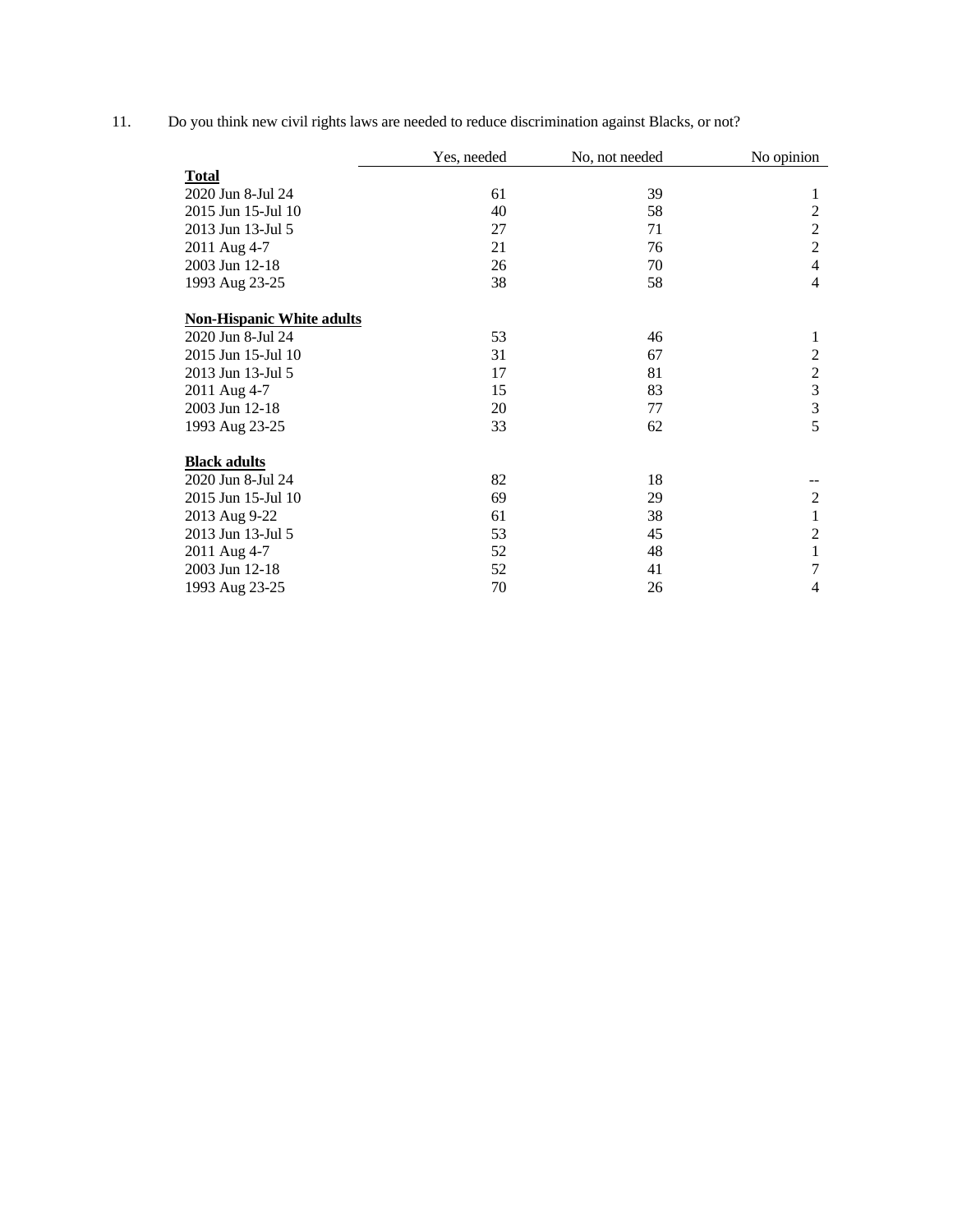#### **GALLUP POLL NEWS SURVEY June 2020 Public Release Data**

## **QN10: Change of Civil Rights For Black People BY Total + Gender + Race I + Age + Education + Party I.D. + Ideology**

|                         |              |       | Gender         |        | Race           |               | Age                      |                          |       | Education       |                          |                           | Party I.D. |                          |          | Ideology         |                |         |
|-------------------------|--------------|-------|----------------|--------|----------------|---------------|--------------------------|--------------------------|-------|-----------------|--------------------------|---------------------------|------------|--------------------------|----------|------------------|----------------|---------|
|                         |              | Total | Male           | Female | White          | Non-<br>white | 18-34                    | 35-54                    | $55+$ | College<br>Grad | Some<br>College          | <b>HS Grad</b><br>or Less | an         | Republic Independ<br>ent | Democrat | Conserva<br>tive | Moderate       | Liberal |
|                         | Unweighted n | 1226  | 621            | 605    | 736            | 476           | 253                      | 355                      | 608   | 545             | 414                      | 261                       | 297        | 444                      | 457      | 413              | 451            | 330     |
| Total                   | Weighted n   | 1226  | 596            | 630    | 818            | 398           | 350                      | 391                      | 477   | 408             | 343                      | 471                       | 323        | 467                      | 407      | 430              | 427            | 330     |
| <b>Greatly improved</b> |              | 233   | 142            | 92     | 171            | 61            | 43                       | 76                       | 111   | 71              | 72                       | 89                        | 118        | 78                       | 33       | 113              | 71             | 37      |
|                         |              | 19%   | 24%            | 15%    | 21%            | 15%           | 12%                      | 19%                      | 23%   | 18%             | 21%                      | 19%                       | 36%        | 17%                      | 8%       | 26%              | 17%            | 11%     |
| Somewhat improved       |              | 488   | 240            | 248    | 358            | 126           | 107                      | 165                      | 215   | 192             | 153                      | 143                       | 119        | 166                      | 195      | 168              | 175            | 136     |
|                         |              | 40%   | 40%            | 39%    | 44%            | 32%           | 31%                      | 42%                      | 45%   | 47%             | 45%                      | 30%                       | 37%        | 35%                      | 48%      | 39%              | 41%            | 41%     |
|                         |              | 274   | 124            | 151    | 161            | 111           | 130                      | 82                       | 62    | 83              | 62                       | 128                       | 51         | 119                      | 94       | 71               | 110            | 83      |
| Stayed the same         |              | 22%   | 21%            | 24%    | 20%            | 28%           | 37%                      | 21%                      | 13%   | 20%             | 18%                      | 27%                       | 16%        | 26%                      | 23%      | 17%              | 26%            | 25%     |
| Somewhat worsened       |              | 134   | 52             | 82     | 81             | 52            | 41                       | 34                       | 58    | 43              | 35                       | 57                        | 24         | 64                       | 43       | 45               | 49             | 38      |
|                         |              | 11%   | 9%             | 13%    | 10%            | 13%           | 12%                      | 9%                       | 12%   | 10%             | 10%                      | 12%                       | 7%         | 14%                      | 11%      | 11%              | 12%            | 12%     |
| <b>Greatly worsened</b> |              | 91    | 34             | 57     | 46             | 45            | 29                       | 34                       | 27    | 18              | 21                       | 51                        | 11         | 40                       | 39       | 29               | 20             | 36      |
|                         |              | 7%    | 6%             | 9%     | 6%             | 11%           | 8%                       | 9%                       | 6%    | 5%              | 6%                       | 11%                       | 3%         | 9%                       | 9%       | 7%               | 5%             | 11%     |
| (DK)/(Refused)          |              | 5     | $\overline{4}$ |        | $\overline{1}$ | 4             | $\overline{\phantom{a}}$ | $\overline{\phantom{a}}$ | 5     | 0               | $\overline{\phantom{a}}$ | $\overline{4}$            |            | $\sim$                   | 4        | $\overline{4}$   | $\overline{1}$ |         |
|                         |              | 0%    | 1%             | 0%     | 0%             | 1%            | $\overline{\phantom{a}}$ | $\overline{\phantom{a}}$ | 1%    | 0%              |                          | 1%                        | $0\%$      | $\overline{\phantom{a}}$ | 1%       | 1%               | 0%             |         |